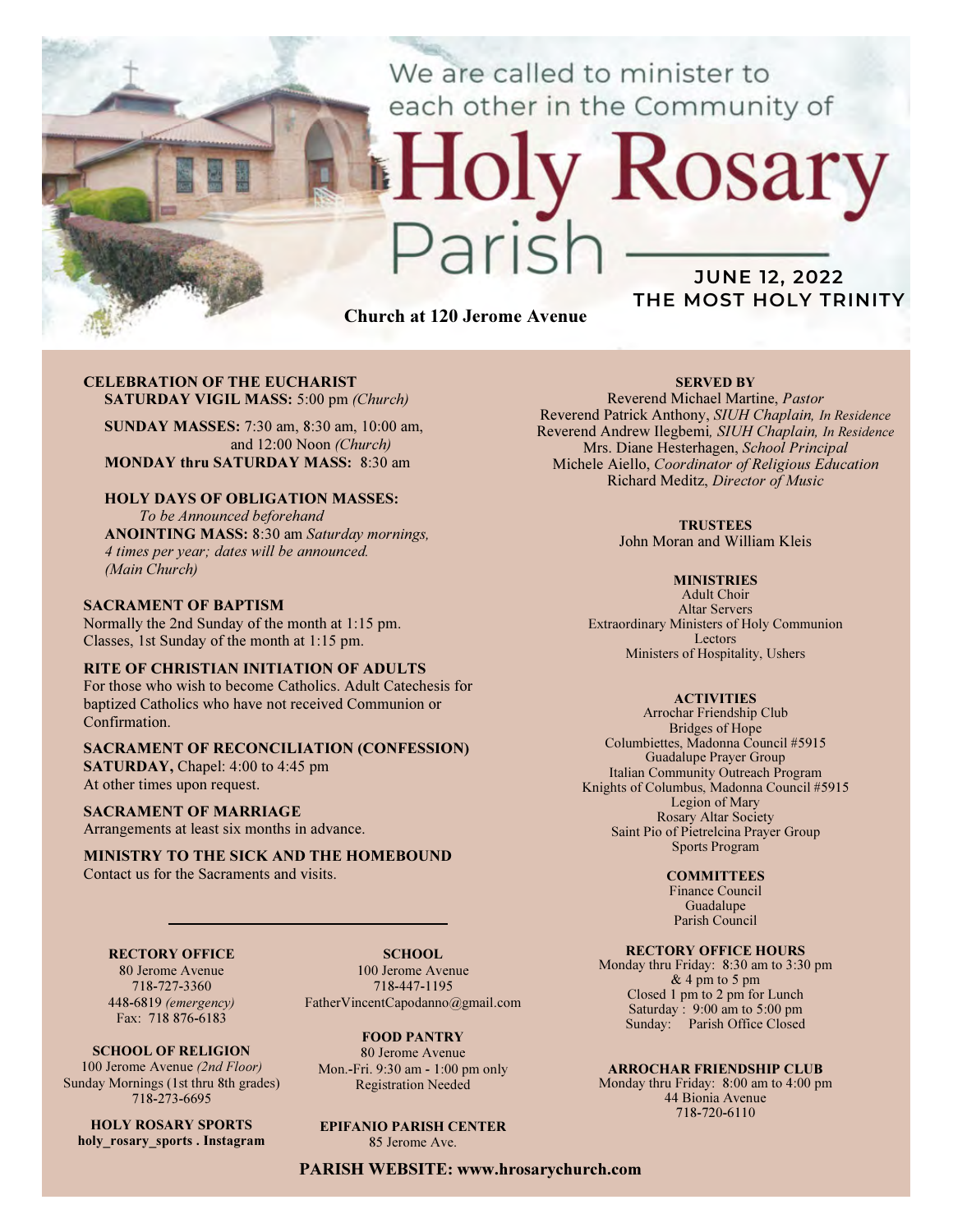

SUNDAY, June 12, 2022 1:15 pm - Baptisms, Church

MONDAY, June 13, 2022 7:00 pm - Legion of Mary, Parish Center

TUESDAY, June 14, 2022 - Flag Day 7:00 pm - Spanish Prayer Group, Church 7:00 pm - NAMI - Parish Center, Room 4

WEDNESDAY, June 15, 2022

THURSDAY, June 16, 2022 6:30 pm - Padre Pio Dinner at the Staaten

FRIDAY, June 17, 2022

SATURDAY, June 18, 2022 4:00 - 4:45 pm - Confessions, Daily Mass Chapel

SUNDAY, June 19, 2022 - Happy Father's Day We prayerfully remember all fathers living & deceased



Our Food Pantry is now in need of the following items: Cereal, packets of dry powdered milk (boxes of 10), large cans of soups Progresso and Campbells Chunky, spaghetti sauce in plastic jars, also jelly in plastic jars, rice, rice-a-roni, Knorr pasta sides &

packages of ramen noodles. We thank you for your continued support of our Food Pantry.



FATHERS DAY MASS CARDS Father's Day is Sunday, June 19th and Mass Cards are available in the rear of the church for our Novena of Masses for fathers

living or deceased or you may use the envelope in the packet mailed

home to you. The envelopes can be placed in the collection basket.



The Cardinal's Appeal has been underway in our Parish. Our goal is \$55,000. To date \$35,236 has been pledged from 122 gifts. This is 59% of our goal.



## BAPTISMS

Baptisms will be celebrated on the SECOND SUNDAY of the month at 1:15 pm. Baptismal Classes will be held on the FIRST SUNDAY of the month at 1:15 pm.

Please call the Rectory to make arrangements for the Baptism and to fill out the necessary paperwork.

# SPONSOR CERTIFICATES

Sponsor Certificates are often required before one can serve as a Godparent for the Sacrament of Baptism or as a Sponsor for the Sacrament Confirmation. In order to receive a Sponsor Certificate from Holy Rosary, one needs to be a Registered Parishioner of the Parish, have received the Sacraments of Baptism, Confirmation and Eucharist, must be over 14 years of age and if married, must be in a valid Church marriage (have been married in the presence of a priest/deacon and two witnesses).

Sponsor Certificates may be obtained only AFTER any of the Sunday Masses.

The PERSON REQUIRING THE CERTIFICATE MUST see the Priest AFTER ATTENDING THE MASS and request one.



Flag Day June 14th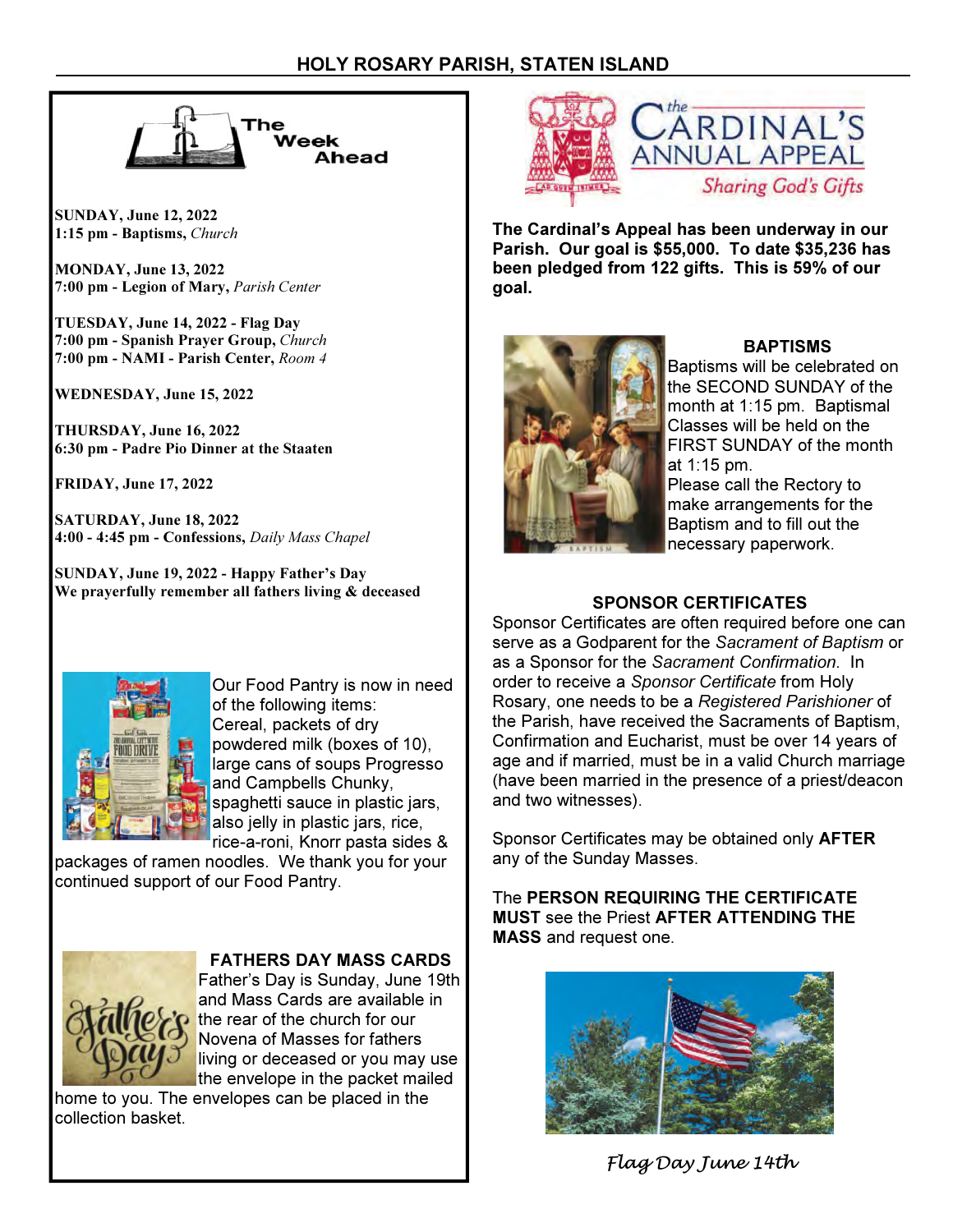# The Father Vincent Capodanno Catholic Academy

We congratulate the Second Graduating Class of the Father Vincent Capodanno Catholic Academy. These students graduated on Friday, June 10, 2022.

> Sopefoluwa Ajibade Francesca Albanese Jeremiah Arrington Eva Carlson Johnny Crispino Gabrielle Darretta Neal Dascher Leila Djencic Camila Dominguez Andrew Donovan Jada Dukuly Kaliyah Eagle Gianna Favorito Elyse Garcia Chanel Gray Anakin Hernandez Nizayah Jordan Emily Lavelle Jordyn Lopez Zion Lopez Chloe Louis Jose Rivera Maldonado Maximilian Mieczkowski Elle-Ana Oquendo Makayla Terry Walter Wong

Mrs. Diane Hesterhagen **Principal** 

Mrs. Donna Dawson 8th Grade Teacher



## DON'T FORGET TO GET YOUR SUPER 50/50 RAFFLE FOR THE MONTH OF JUNE! The Winner will be Drawn the Last Day of the Month & the winning amount will be printed in the Bulletin A Reminder that the Donation is \$5.00

 You will find a yellow envelope for this Raffle in the packet mailed home to you. If you want to enter more than once, additional envelopes are available in the Hospitality Room. Drop the envelope in the Collection Basket or Bring to the Rectory. You may fill out as many envelopes as you like. Send in your envelopes now for June and let's build up the jackpot! The amount for the May winner was \$195.

## If you would like to sign up for online giving please visit https://hrosarychurchgiving.com/

# Reminder: Summer Mass Schedule

Saturday Evening: 5 pm Sunday Morning: 7:30 am, 10 am & 12 Noon There will be NO 8:30 am Mass from now through Labor Day

# AND IN ALL THINGS GIVE THANKS

| May 29, 2022 Adult Collection                      | \$7,378.00 |
|----------------------------------------------------|------------|
| May 29, 2022 Children's Collection                 | \$13.00    |
| May 30, 2021 Adult Collection                      | \$4,437.00 |
| May 30, 2021 Children's Collection                 | 8.00<br>S. |
| June 5, 2022 Adult Collection                      | \$6,005.00 |
| June 5, 2022 Children's Collection                 | \$11.00    |
| June 6, 2021 Adult Collection                      | \$6,539.00 |
| June 6, 2021 Children's Collection                 | \$15.00    |
| On Line Giving for May 29th: \$593 from 22 users   |            |
| On Line Giving for June 5th: \$1.028 from 28 users |            |

Our Weekly Parish Operation Experiences are \$18,298.